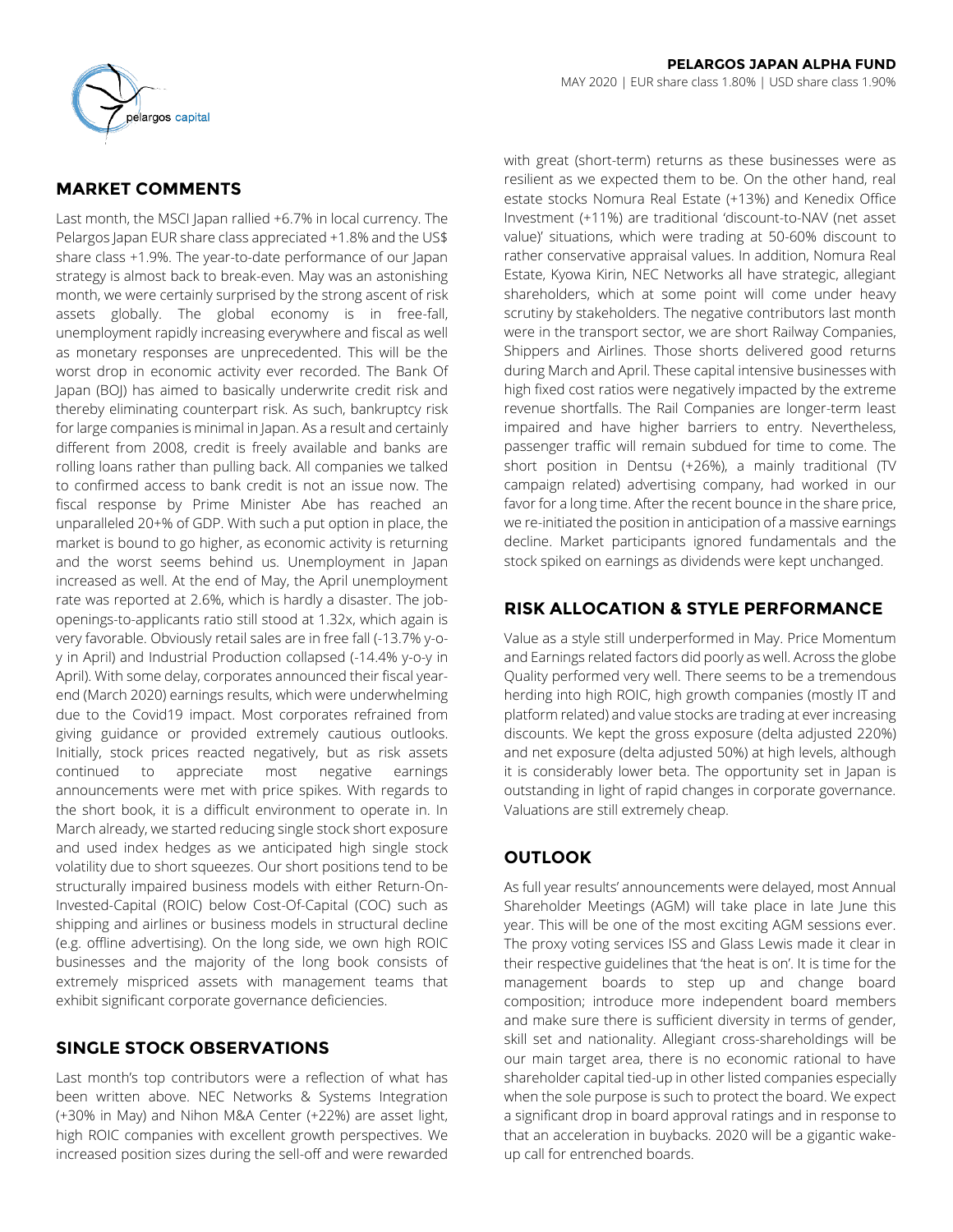

# **FUND CHARTS AND FACTS**



### **TOP 5 GROSS POSITIONS**

| TAKARA I FBFN INFRASTRUCTURF | Volatility (ex-ante; 3 months daily data) |
|------------------------------|-------------------------------------------|
| KENEDIX OFFICE INVESTMENT CO | Beta (ex-ante)                            |
| HEIWA REAL ESTATE CO LTD     | Sharpe Ratio                              |
| CANADIAN SOLAR INFRASTRUCTUR | Sortino Ratio                             |
| NOMURA REAL ESTATE HOLDINGS  | <b>Sterling Ratio</b>                     |

#### **TOP 5 MOVERS**

|                              | Max Drawdown (monthly)               |                        |      |               | 13.5%                |          |  |
|------------------------------|--------------------------------------|------------------------|------|---------------|----------------------|----------|--|
| <b>TOP 5 MOVERS</b>          |                                      | Annualized Return      |      |               |                      | 3.7%     |  |
| NEC NETWORKS & SYSTEM INTEGR | 0.48%                                |                        |      |               |                      |          |  |
| KYOWA KIRIN CO LTD           | <b>SECTOR EXPOSURES (IN PERCENT)</b> |                        |      |               |                      |          |  |
| NOMURA REAL ESTATE HOLDINGS  | 0.38%                                |                        | guo. | Shor          |                      | Gross    |  |
| KENEDIX OFFICE INVESTMENT CO | 0.32%                                |                        |      |               | $\frac{1}{\sqrt{2}}$ |          |  |
| ELECOM CO LTD                | 0.31%                                | Consumer Discretionary |      | $-5$          |                      | 12       |  |
|                              |                                      | Consumer Staples       |      | $\rightarrow$ |                      | $\Delta$ |  |
|                              |                                      |                        |      |               |                      |          |  |

#### **TOP 5 SHAKERS**

| <b>TOKYO CENTURY CORP</b>    | $-0.62\%$ | Financials             |          | $2 - 3 - 1 = 5$ |               |  |
|------------------------------|-----------|------------------------|----------|-----------------|---------------|--|
| DENTSU GROUP INC             | $-0.30\%$ | Health Care            | $10^{-}$ |                 | $0 \t10 \t10$ |  |
| CENTRAL JAPAN RAILWAY CO     | $-0.26%$  | Industrials            |          | 41 -11 30 52    |               |  |
| OKAMOTO INDUSTRIES INC       | $-0.25%$  | Information Technology | 18       | 0 18 18         |               |  |
| DAITO TRUST CONSTRUCT CO LTD | $-0.19%$  | <b>Materials</b>       |          |                 |               |  |

#### **FUND PERFORMANCE\* GENERAL STATISTICS**

|                                                          | 11511 <sup>n</sup> | $FIR^{\prime\prime}$ | % Return long dook  |
|----------------------------------------------------------|--------------------|----------------------|---------------------|
| Month to date performance                                | 1.90%              | 1.80%                | % Return short book |
| Year to date performance                                 | $-1.65%$           | $-2.17%$             | # Long stocks       |
| Inception to date performance                            | 6.59%              | 54.24%               | # Short stocks      |
| *based on share class B EUR, ^based on share class C USD | % Long stocks 1    |                      |                     |

## **FUND FACTS\***

| Fund size in mln EUR | 13735  | Turnover as % NAV |
|----------------------|--------|-------------------|
| Fund size in mln USD | 152.44 | 250%              |
| Firm size in mln FUR | 166.63 | 200%              |
| Firm size in mln USD | 18493  | 150%              |

## **RISK STATISTICS**

| Net Exposure                              | 50%   |
|-------------------------------------------|-------|
| Gross Exposure                            | 219%  |
| Volatility (ex-ante; 3 months daily data) | 11%   |
| Beta (ex-ante)                            | 0.13  |
| Sharpe Ratio                              | 0.53  |
| Sortino Ratio                             | 0.85  |
| <b>Sterling Ratio</b>                     | 0.28  |
| Max Drawdown (monthly)                    | 13.5% |
| Annualized Return                         | 3.7%  |

#### **SECTOR EXPOSURES (IN PERCENT)**

| NOMURA REAL ESTATE HOLDINGS  | 0.38%    |                               | Long | Short     |                | Gross           |
|------------------------------|----------|-------------------------------|------|-----------|----------------|-----------------|
| KENEDIX OFFICE INVESTMENT CO | 0.32%    |                               |      |           | $\frac{1}{2}$  |                 |
| ELECOM CO LTD                | 0.31%    | Consumer Discretionary        |      | $-5$      | 3              | 12              |
|                              |          | Consumer Staples              |      | $-2$      |                | 4               |
| <b>TOP 5 SHAKERS</b>         |          | Energy                        | 4    | $\bigcap$ | $\overline{4}$ | $\overline{4}$  |
| TOKYO CENTURY CORP           | $-0.62%$ | Financials                    |      | $-3$      | $-1$           | 5               |
| DENTSU GROUP INC             | $-0.30%$ | Health Care                   | 10   | $\Omega$  | 10             | 10 <sup>°</sup> |
| CENTRAL JAPAN RAILWAY CO     | $-0.26%$ | Industrials                   | 41   | $-11$     | 30             | 52              |
| OKAMOTO INDUSTRIES INC       | $-0.25%$ | Information Technology        | 18   | $\bigcap$ | 18             | 18              |
| DAITO TRUST CONSTRUCT CO LTD | $-0.19%$ | <b>Materials</b>              |      | $\Omega$  |                | 7               |
|                              |          | Real Estate                   | 32   | $-3$      | 28             | 35              |
|                              |          | <b>Communication Services</b> | 3    | $-4$      | $-1$           | 6               |
|                              |          | Utilities                     |      | $\Omega$  | $\mathbf 0$    |                 |

|             |                      | <b>GENERAL STATISTICS</b>                |        |
|-------------|----------------------|------------------------------------------|--------|
| <b>USDA</b> | $F$ $IR*$            | % Return long book                       | 7.61%  |
| 1.90%       | 1.80%                | % Return short book                      | 10.67% |
| $-1.65%$    | $-2.17%$             | # Long stocks                            | 64     |
| 6.59%       | 54.24%               | # Short stocks                           | 16     |
|             | on share class C USD | % Long stocks 1                          | 72%    |
|             |                      | % Short stocks J                         | 13%    |
|             |                      | # Up days / Down days                    | 11/9   |
|             | 137.35               | Turnover as % NAV                        | 76%    |
|             | 152.44               | 250%                                     | 80%    |
|             | 166.63               | 200%                                     | 60%    |
|             | 184.93               | 150%                                     | 40%    |
|             |                      | 100%                                     | 20%    |
|             |                      | 50%                                      | 0%     |
|             | 50%                  | 0%<br>$-50%$                             | $-20%$ |
|             | 219%                 | $-100%$                                  | $-40%$ |
| ata)        | 11%                  | $-150%$                                  | $-60%$ |
|             | 0.13                 |                                          |        |
|             | 0.53                 | 18.70.1 20.1 20.8 42.20.9 20.9 20.9 20.0 |        |
|             | 0.85                 |                                          |        |
|             | 0.28                 | Long Exposure <b>The Short Exposure</b>  |        |
|             | 13.5%                | Gross Exposure - Net Exposure            |        |
|             |                      |                                          |        |